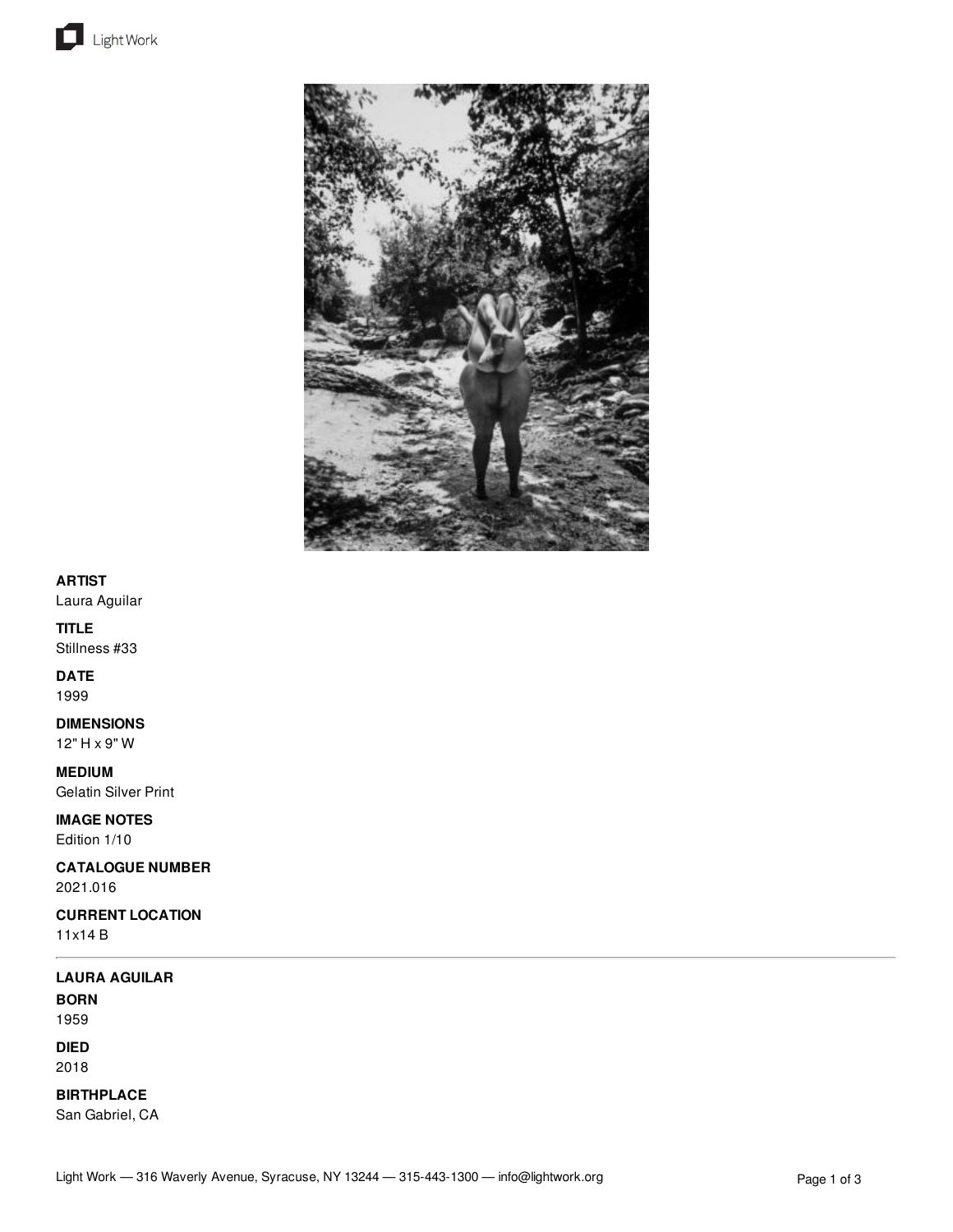

### **GENDER**

Female

### **CITIZENSHIP**

United States

### **CULTURAL HERITAGE**

Mexican-American

### **LIGHT WORK RELATIONSHIP**

Artist-in-Residence, 1993 Kathleen O. Ellis Gallery, 2018 Be Strong and Do Not Betray Your SoulKathleen O. Ellis Gallery, 2021 Queer Moments: Selections from the Light Work Collection

#### **LIGHT WORK PUBLICATIONS**

Contact Sheet 78 Contact Sheet 97 A Just Image: Selections from the Light Work Collection Contact Sheet 198

### **BIOGRAPHY**

Laura Aguilar (born 1959) spent most of her prolific career examining her identity as a Chicana lesbian artist. Aguilar was born in San Gabriel, California in 1959 and grew up in the San Gabriel valley. Aguilar's family is *native Californio,* Mexican and Irish. Her father Paul Aguilar was second generation Mexican American while Aguilar's mother, Juanita was half Irish and at least fifth generation documented *Mexican Californio* native.

After studying photography at East Los Angeles College, her photographic production was characterized by portraits of diverse communities in the Los Angeles area and self-portraits, which are a representations of herself as a complex individual, Chicana, lesbian and struggling with poverty, learning disabilities and depression. Later in her career Aguilar would incorporate nude selfportraits and nude portraits of other women into her work, challenging contemporary depictions of beauty and highlighting the intimacy between the female form and nature. Ahead of her time, Aguilar's photographs first expose the visibility of these underrepresented and marginalized women, then celebrate them. Among her most recognized series involving nude self-portraits in nature are Nature Self-Portrait (1996) Stillness (1999) Motion (1999) Center (2000-2001) and Grounded (2006-2007).

Aguilar died in 2018 at age fifty-eight, when recognition of her work was gaining momentum. Her retrospective, Laura Aguilar: Show and Tell at the Vincent Price Art Museum in Monterey Park, CA was the breakout exhibition of Pacific Standard Time: LA/LA: Latin American and Latino Art in LA 2017-2018 and was Aguilar's last exhibition during her lifetime. Since her passing, she has joined the ranks of other iconic female photographers.

### **ESSAYS**

Webster defines voice as "a medium or agency of expression" and 'the right and opportunity to express a choice or opinion.' While we all might have the right to express a choice or opinion, it is very much in question if we all have equal opportunity to do so. Laura Aguilar's recent photographic work speaks directly about the barriers she has encountered trying to express her individual rights in the process of finding opportunities and outlets for her art work. In this series of photographs to right Aguilar presents herself, alone and naked in front of the camera. She has framed each picture in size and height to look like they might have been taken from behind a bathroom mirror. The framing reinforces the private tone of the pictures as if Aguilar is trying to understand how to look at herself while being trapped in the grasp of an outsiders gaze. The pictures are private and nonchalant and Aguilar maintains an expression of neutrality throughout the series - waiting with uncertainty and anticipation for us to acknowledge the openness of her presence. Aguilar continues the private tone in the next series of four images titled 'Don't Tell Her Art Can't Hurt.' There are no subtleties in this series - straight forward text illustrates stark photographs of herself placing a pistol in her mouth. The text explodes with anger, drawn from her experience of finding doors closed to artists of color. Her anger is pointed in an oblique direction identifying her oppressors generally as 'they' and art as the source of her pain. While the text in this piece expresses anger, it is expressed in a way that suggests that anger is not the voice Aguilar is looking to put forth, but rather the one that she has found. Before she can build the bridges she talks about in the text, she feels she must first try to identify and then break through the barriers of prejudice and exclusions found between and among cultures. Jeffrey Hoone (c)1992 Laura Aguilar lives in Los Angeles, California and participated in our Artist-in-Residence program in May, 1992A Just Image As it plays out in the headlines, justice means equality, fairness, and the rule of law. Yet beyond the events broadcast on television and the news alerts flashed instantly to laptops and PDAs, there is a large realm of justice that eludes reporters. Throughout daily life - at home, in school, doing errands, tending children,m making dinner, playing sports - perceptions of justice often float just below the radar. The Light Work Collection offered plentiful proof that photographers frequently make images of routine daily life and its relationship to a sense of justice. However, as members of the Fine Arts 395 "Art and Identity"class noticed, scholars seldom extend the concept of justice into aspects of living that are legal, but sometimes ethically questionable. Counselors, social workers, and therapists seem to take over where the justice system stops. Nevertheless, the line between the legal system's purview and personal life is not fixed. Class members were careful to insist that the law is often less subtle in its grasp of situations and unaware of complexities than are the images included in this show. Nowhere in the law is it written that by embracing a stereotype one can sometimes achieve influence skin to contesting the mold. Thoughts and feelings such as these coalesced as the subject of this exhibition. Work and family emerged as sites where what is fair is not always what is equal. , and what is equal is not always fair. However fair or unfair, the triumphs and annoyances one experiences at work mostly fall below the threshold of the law. It is conventional wisdom, not the IRS, which suggests that wealth carries no guarantee of happiness. Creating this nuanced exhibition about justice in everyday life led the class into hearty and un-nuanced discussions about the slights, snubs, and rebuffs of an ordinary day. The students chose the title A Just Image for this exhibition before they read about the expression in Roland Barthes' Camera Lucida. With the phrase, he and they recognize that art coaxes the world of